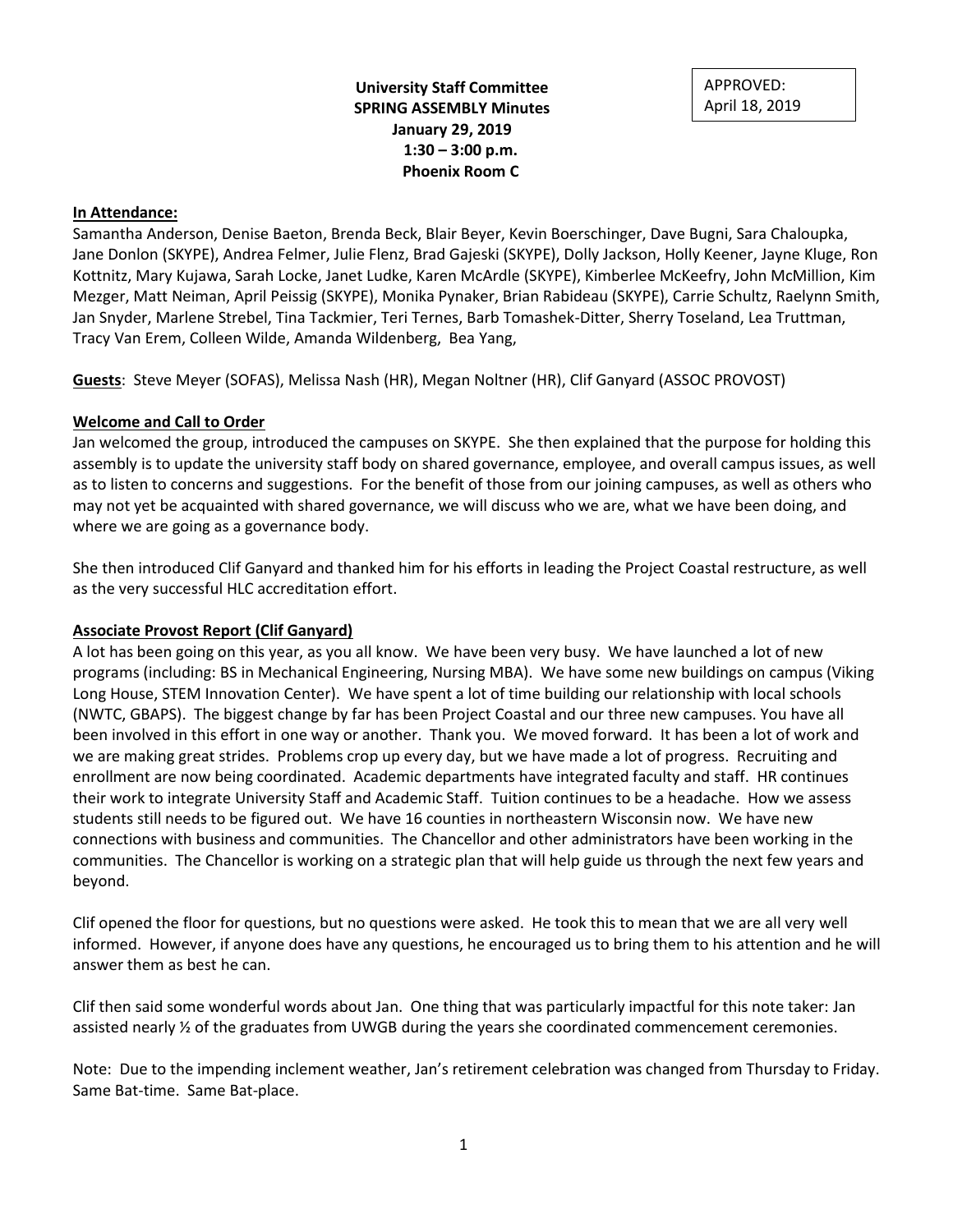# **WHO ARE WE? (Jan Snyder)**

Shared governance in the UW System and at UW-Green Bay consists of four main groups: faculty, academic staff, university staff, and students. These bodies represent their respective colleagues when policies are developed and decisions are made as to how we operate as an institution, as well as in initiating discussions to resolve issues.

The university staff employee group has a wide range of position categories, and our goal is to get as varied a representation from these categories involved in shared governance as possible. University staff governance is your avenue of opportunity to make things happen.

All of our committee charges and responsibilities are posted on the University Staff Governance website (see PowerPoint/website on computer), in our bylaws, and on the SOFAS website. The current membership roster is also included in your handouts today.

Thanks to Kim Mezger, our USC Vice-Chair, for creating today's PowerPoint presentation and being the designated computer driver.

## **SOFAS**

Our campus has a shared governance overseer, Steve Meyer, who keeps all of us in line with campus and System policies, codes, and regulations. His title is Secretary of the Faculty and Staff, cleverly abbreviated as SOFAS.

## **Secretary of Faculty and Staff Report (Steve Meyer, SOFAS)**

Steve explained what the SOFAS does and how we all work together to get the business of the university accomplished. He then thanked Jan because she has done so much for shared governance through her years. She has worked diligently to move the Classified Staff organization to the University Staff governance that we currently operate under. We are really going to miss her leadership and dedication to shared governance.

Steve encouraged everyone to get involved in Shared Governance. The Chancellor values Shared Governance and has always asked the input of our governance groups in making decisions that affect us all. Please complete the preference survey that will be sent to you on February 4th. This is your opportunity to help. Please do so.

Steve then threw in a quick pitch for Phoenix Focus, which is now GB Orientation. We are always happy to have more people become involved in this effort as well. If you have time and are interested in helping, check in with Steve.

#### **Human Resources Update (Melissa Nash**)

Melissa gave a brief update on the Title and Total Compensation Project. This project is a complete redesign of the titling and compensation structure of the UW-System, not just UW-Green Bay. The end date for this project has been extended at least through the end of 2019. There are links to new documents on the HR Website.

One benefit of this project is that job descriptions will be less wordy. They will include only the essential job responsibilities for each position and not a long list of individual tasks.

Currently we are in the "subject matter expert" stage. Each institution has been given an area to review. UWGB has been assigned to review Athletics and Library job descriptions. This phase has been extended through the end of February, at the earliest.

UW-System has completed the employee benefits preference survey. The results of that survey are expected to be released in February of 2019.

Open Forums have been held for the Title and Total Compensation projects on all campuses. But, if you have any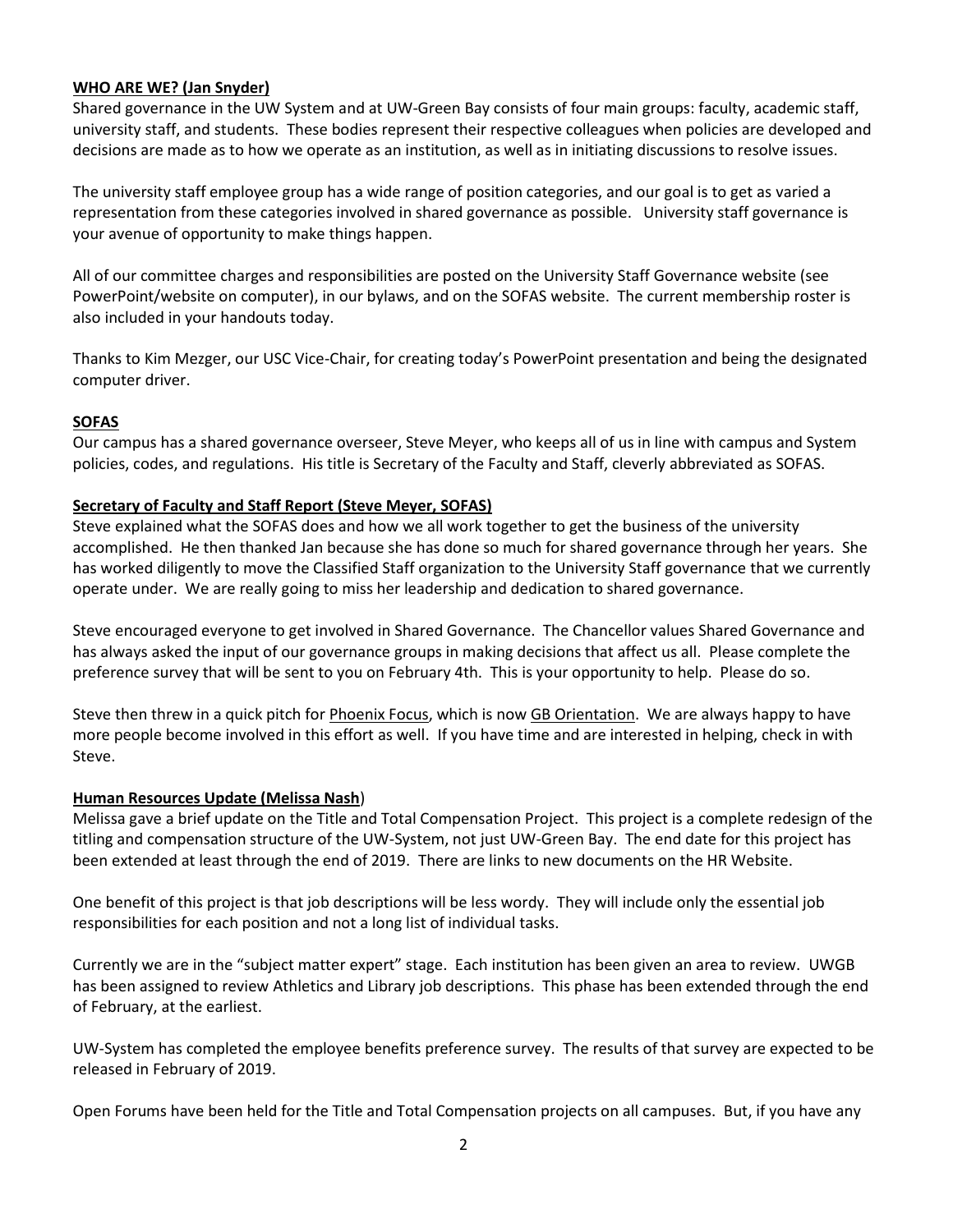additional feedback or questions, feel free to reach out to HR via the link on their website.

## **Project Coastal Update**

Melissa also provided an update on the status of Project Coastal as it relates to Human Resources. The branch campuses are now receiving all HR emails and HR Connect information. The timeline for complete of integration of HR policies and procedures across all campuses is June 30, 2019.

### **Compensation Increases**

Performance based funding has been distributed in a 2-phase process. The total number of university staff that received increases during this process was 103 (includes both 1st and 2nd phase distributions). The distributions for branch campus employees are in the process of being completed.

Future pay plans for the 2019-2021 biennium are currently going through the State approval process. The proposal is for 3 + 3 pay plan that will be fully funded by the State. Approvals will probably be done this summer and then distribution plans will be determined when and if approvals are obtained.

## **Updates to the UW System Operational Policies (Megan Noltner)**

Effective Jan 1, 2019, System has more clearly defined what needs to be included in all Personnel files. It is now required that allegations of sexual misconduct be included in the files. If an allegation is proven to be false or inconclusive, documents will be removed. If it is determined to be true, then the documents remain.

Reference checks also need to include questions about criminal background. HR is still working on the process, but the intent is that Search and Screen committees will NOT be responsible for asking questions regarding criminal conduct. HR will be responsible for making these inquiries and sharing this information.

### **Committee reports**

Each committee was introduced and all were directed to the agenda to review the detailed committee reports. Jan also offered the following comments:

The **University Staff Committee** is considered the executive branch of university staff governance. Most importantly, this committee is charged with: 1) Recommending and actively participating in development of campus policies and practices. 2) Serving collectively as a liaison to faculty, academic staff, and student governance groups. We rotate representation among all of the USC members in attending the meetings of the Faculty Senate and University Committee. This gives everyone a chance to see what issues other governance groups deal with, in particular the faculty, and how they perceive issues that are common to all of us. Having a chance to weigh in on those issues and get other perspectives is a great opportunity for us.

A summary of our 2018-19 activities to-date is included in the agenda handout. Most notably is the work we have done to accomplish the restructuring of our university staff governance body and bylaws to include our branch campus colleagues. Jan also mentioned that we receive a yearly allocation from the Provost for professional development (this year it was \$3450), we have a rollover budget for our yearly conference expenses, and we have an endowment account from which we can draw on the interest earned.

**Elections Committee (addendum)**: Holly Keener (Chair of the Elections Committee), explained the election process and schedule and asked for everyone to make sure they complete the preference survey and vote. The schedule for the election process is as follows:

> Preference Survey Open: Feb 4-15 Ballot Open: March 1-8 Committees filled: April 1 New Committees begin work: July 1, 2019